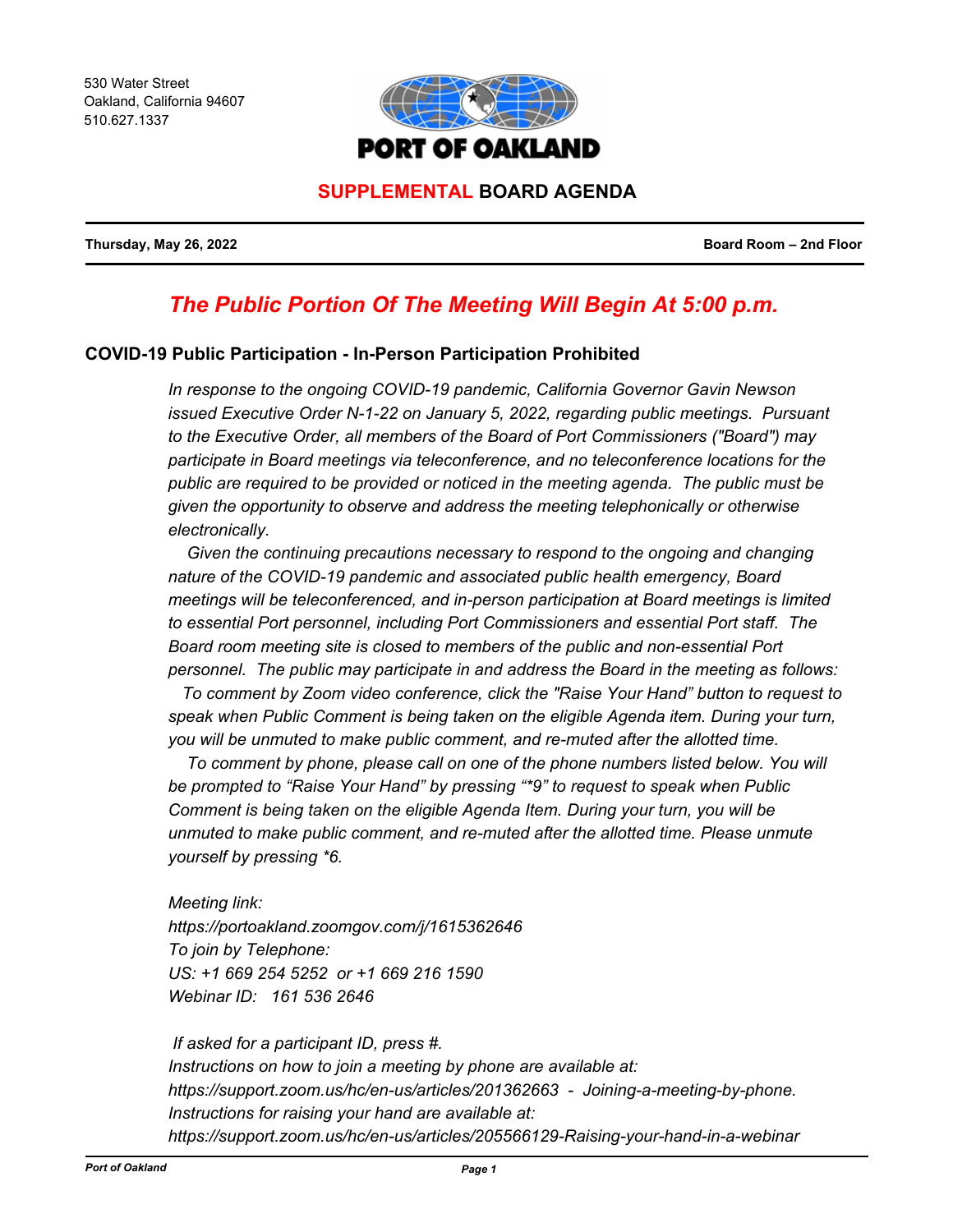# **ROLL CALL**

*Commissioner Butner, Commissioner Colbruno, Commissioner Martinez, Commissioner Story, Second Vice-President Lee, First Vice-President Leslie and President Cluver.*

#### **1. CLOSED SESSION (1:00 p.m.)**

*Closed Session discussions and materials may not be disclosed to a person not entitled to receive it, unless the Board authorizes disclosure of that confidential information.*

**1.1 PULLED: CONFERENCE WITH LEGAL COUNSEL - ANTICIPATED LITIGATION -** (Significant Exposure to Litigation Pursuant to Paragraph (2) of Subdivision (d) of California Government Code Section 54956.9): **Number of Matter(s): 1 (additional information provided on the Closed Session Agenda Report, "Potential Litigation Under California Government Code Section 54956.9 [Zero (0) Matters]," attached hereto)**

**File ID:** [\[167-22\]](http://portofoakland.legistar.com/gateway.aspx?m=l&id=/matter.aspx?key=4529)

**1.2 CONFERENCE WITH LEGAL COUNSEL - EXISTING LITIGATION - (Pursuant to** Paragraph (1) of Subdivision (d) of California Government Code Section 54956.9): **Number of Matter(s): 4:** 

(1) West Oakland Environmental Indicators Project v. Port of Oakland, et al., Alameda County Superior Court Case No. 22CV008905

(2) East Oakland Stadium Alliance, Pacific Merchant Shipping Association, Harbor Trucking Association, California Trucking Association, Schnitzer Steel Industries, Inc., and International Longshore and Warehouse Union v. City of Oakland, etc., et al., Alameda County Superior Court Case No. 22CV009325

(3) Capitol Corridor Joint Powers Authority v. City of Oakland, etc., et al., Alameda County Superior Court Case No. 22CV009309

(4) Union Pacific Railroad Company v. City of Oakland, etc., et al., Alameda County Superior Court Case No. 22CV009330

**File ID:** [\[168-22\]](http://portofoakland.legistar.com/gateway.aspx?m=l&id=/matter.aspx?key=4530)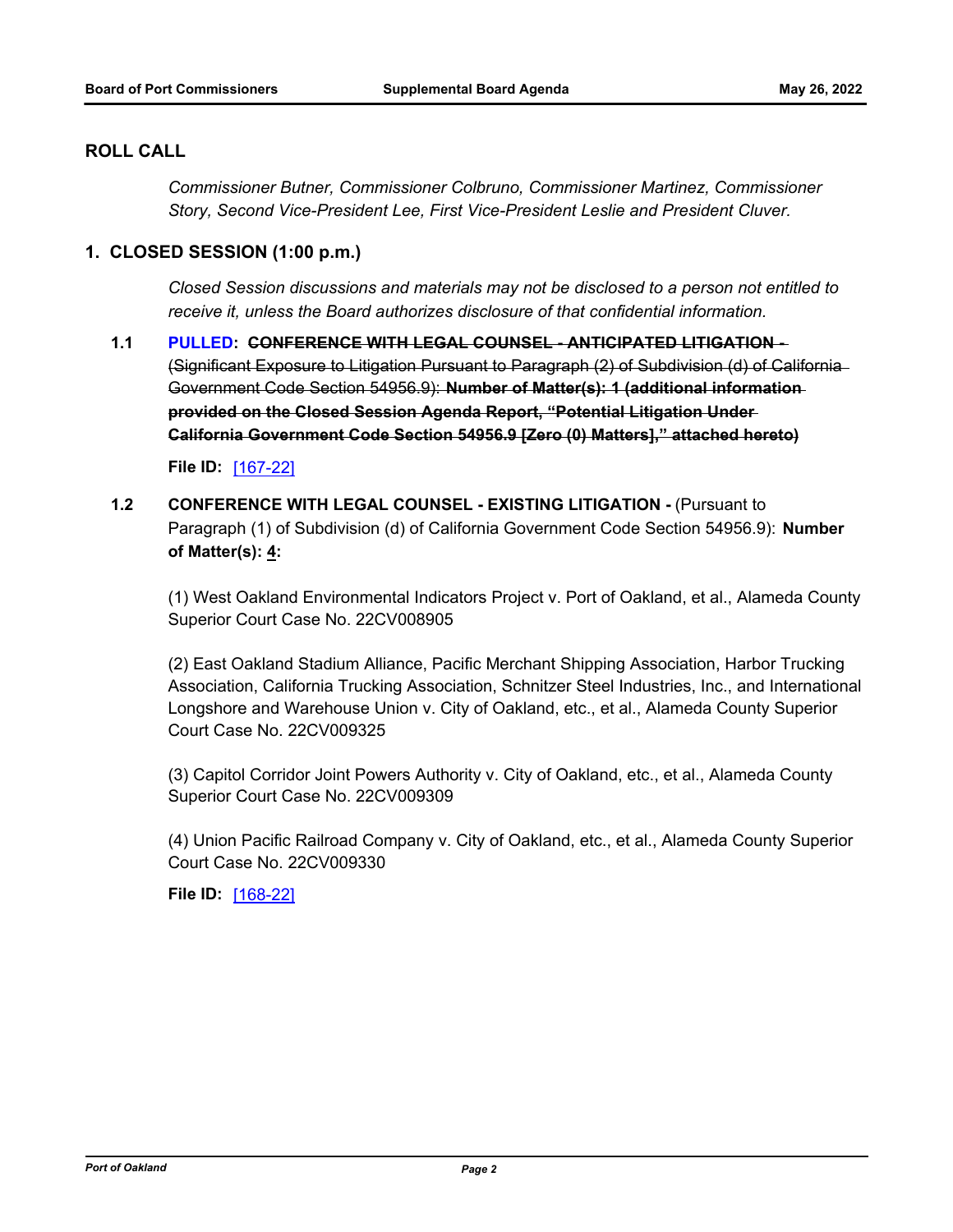**1.3 CONFERENCE WITH REAL PROPERTY NEGOTIATOR -** (Pursuant to California Government Code Section 54956.8)

**Property:** 1 Market Street, Oakland, CA (Howard Terminal) **Negotiating Parties:** The Oakland Athletics and the Port of Oakland **Agency Negotiator:** Pamela Kershaw, Director of Commercial Real Estate **Under Negotiation:** Price and Terms of Payment

**Property:** 1901-1995 Embarcadero Road, Oakland, CA **Negotiating Parties:** SSS Investment Group, LLC and the Port of Oakland **Agency Negotiator:** Pamela Kershaw, Director of Commercial Real Estate **Under Negotiation:** Price and Terms of Payment

**File ID:** [\[169-22\]](http://portofoakland.legistar.com/gateway.aspx?m=l&id=/matter.aspx?key=4531)

**1.4 CONFERENCE WITH LABOR NEGOTIATOR -** (Pursuant to California Government Code Section 54957.6):

**Unrepresented Employee:** Unit H

**File ID:** [\[170-22\]](http://portofoakland.legistar.com/gateway.aspx?m=l&id=/matter.aspx?key=4532)

**1.5 PUBLIC EMPLOYEE APPOINTMENT -** (Pursuant to California Government Code Section 54957):

**Title:** Chief Audit Officer

**File ID:** [\[171-22\]](http://portofoakland.legistar.com/gateway.aspx?m=l&id=/matter.aspx?key=4533)

## **OPEN SESSION/ROLL CALL**

*Commissioner Butner, Commissioner Colbruno, Commissioner Martinez, Commissioner Story, Second Vice-President Lee, First Vice-President Leslie and President Cluver.*

#### **CLOSED SESSION REPORT**

*The Port Attorney or Board Secretary will report on any final actions taken in Closed Session.*

# **2. CONSENT ITEMS**

*Action by the Board under "Consent Items" means that all matters listed below have been summarized and will be adopted by one motion and appropriate vote. Consent Items may be removed for further discussion by the Board at the request of any member of the Board.*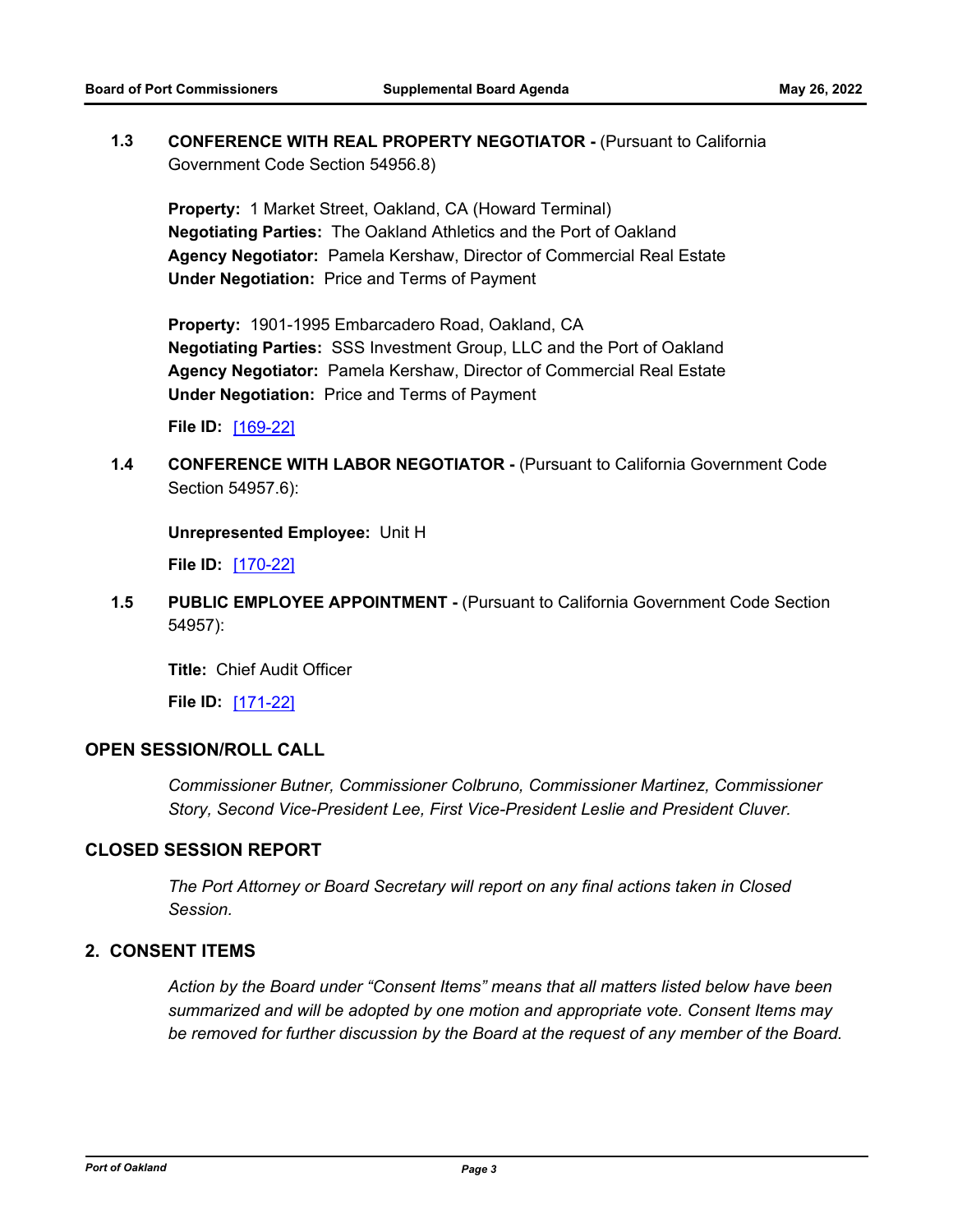**2.1 Ordinance:** Adopt an Ordinance to Approve and Authorize the Executive Director to Execute an *Amendment No. 4 to Space/Use Permit* with WDFG North America LLC (i) to Extend the Term through September 30, 2022 for \$1.2 Million in Anticipated Revenues; (ii) to Provide Access to Six Units in Terminals 1 and 2 at Oakland International Airport for Planning Purposes; (iii) to Adjust the Calculation of Minimum Annual Guarantee; and, (iv) to Waive Certain Restrictions in Resolution No. 16-144 - Resolution Approving a Restatement, Affirmation and Update to the Board's Policy for Awarding Concession And Customer Service Privileges at the Terminal Complex **(Aviation)**.

**File ID:** [\[138-22\]](http://portofoakland.legistar.com/gateway.aspx?m=l&id=/matter.aspx?key=4500)

[Agenda Report](http://portofoakland.legistar.com/gateway.aspx?M=F&ID=1f97cda9-81e5-4691-9e61-a436dfa8cd01.docx) *Attachments:*

[Ordinance Item 2.1](http://portofoakland.legistar.com/gateway.aspx?M=F&ID=e7523bcb-d714-4290-b77a-f25588fcce62.pdf)

**2.2 Ordinance:** Adoption of an Ordinance to Approve and Authorize the Executive Director to Execute Amendments to Space/Use Permits with Twelve Concessionaires Operating at Oakland International Airport to Reduce for FY2023 the Amount of Minimum Annual Guarantee to Recognize the Continuing Loss of Sales Revenue from the Ongoing COVID-19 Pandemic Resulting in an Estimated Loss of approximately \$577,424 in Rent Payable to the Port for FY2023 **(Aviation)**.

**File ID:** [\[154-22\]](http://portofoakland.legistar.com/gateway.aspx?m=l&id=/matter.aspx?key=4516)

[Agenda Report](http://portofoakland.legistar.com/gateway.aspx?M=F&ID=6541d469-d4f5-4d65-af42-7af4f75b66fd.docx) [Ordinance 4604](http://portofoakland.legistar.com/gateway.aspx?M=F&ID=17f16d6f-4ed7-4ba3-b7e1-450357094d3b.pdf) [Ordinance Item 2.2](http://portofoakland.legistar.com/gateway.aspx?M=F&ID=81996fe8-33bb-4f3c-bcd3-225e0c0a223c.pdf) *Attachments:*

**2.3 Ordinance:** Adopt an Ordinance to Approve and Authorize the Executive Director to Execute an Amendment No. 7 to Space/Use Permit for Specialty Retail/Wine Bar Concession with Taste, Inc. dba Vino Volo (i) to Extend the Term through December 31, 2022 for approximately \$140,000 in Anticipated Revenues; (ii) to Adjust the Calculation of Minimum Annual Guarantee; and, (iii) to Waive Certain Restrictions in Resolution No. 16-144 - Resolution Approving a Restatement, Affirmation and Update to the Board's Policy for Awarding Concession And Customer Service Privileges at the Terminal Complex **(Aviation)**.

**File ID:** [\[159-22\]](http://portofoakland.legistar.com/gateway.aspx?m=l&id=/matter.aspx?key=4521)

[Agenda Report](http://portofoakland.legistar.com/gateway.aspx?M=F&ID=09dd10f0-cbed-4a12-bda8-aec945c83eb0.docx) *Attachments:*

[Ordinance Item 2.3](http://portofoakland.legistar.com/gateway.aspx?M=F&ID=05f8ff9c-7274-4629-9511-d3f153a7d33f.pdf)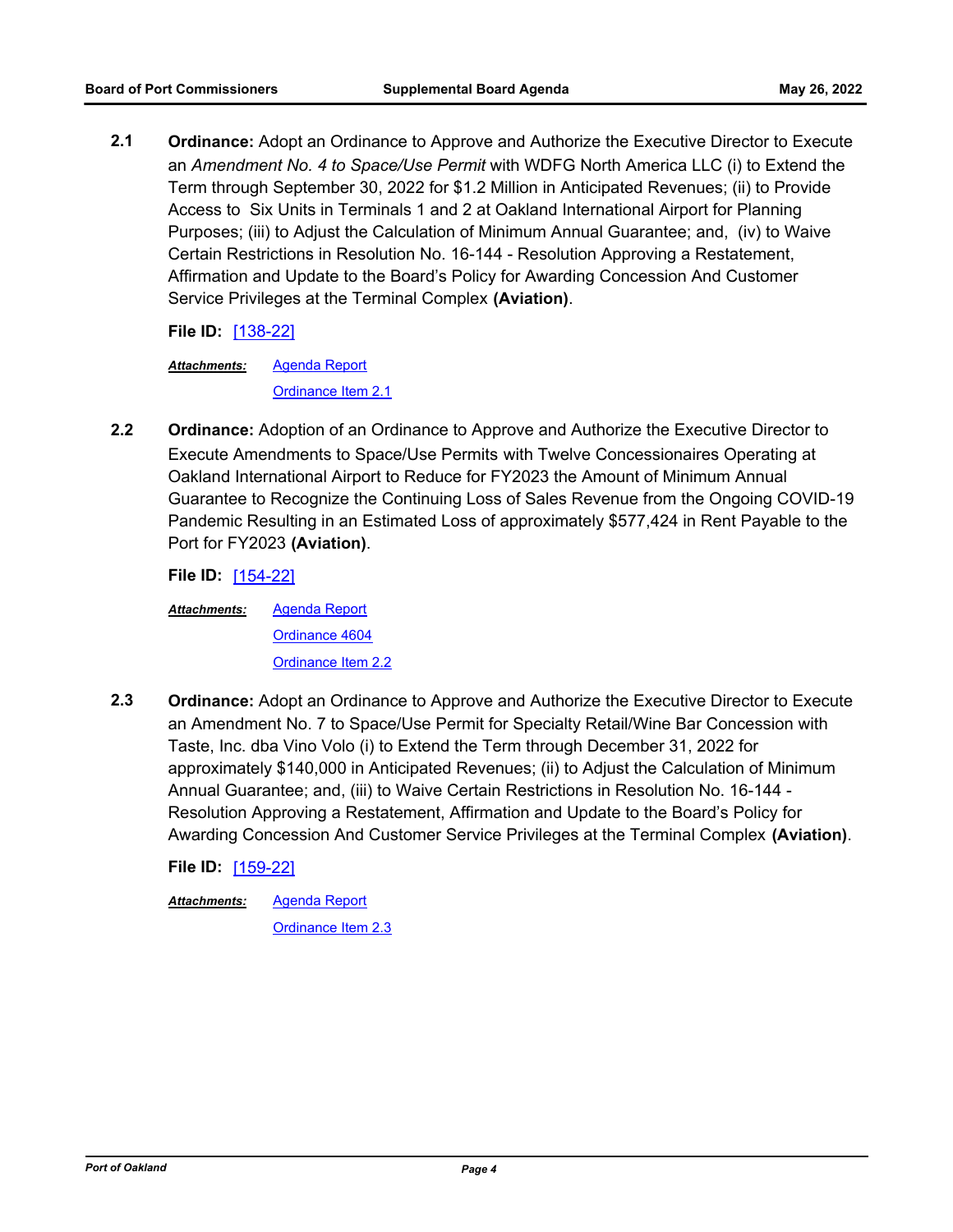**2.4 Ordinance:** Approve and Authorize a 5% Increase for FY 2023 and Consumer Price Index Increases in Each of the Following two (2) Fiscal Years to the Target Rental Rates for Short-Term Rental Agreements and the Holdover Rental Rates for Certain Existing Property Rental Agreements within the Commercial Real Estate Division Portfolio **(CRE)**

**File ID:** [\[161-22\]](http://portofoakland.legistar.com/gateway.aspx?m=l&id=/matter.aspx?key=4523)

[Agenda Report](http://portofoakland.legistar.com/gateway.aspx?M=F&ID=f7c7b6dd-99c9-4a69-945b-c93d260a1bb4.docx) **[Attachment](http://portofoakland.legistar.com/gateway.aspx?M=F&ID=074239f2-6ac8-43aa-bc78-2dc9c3a217ad.pdf)** [Ordinance Item 2.4](http://portofoakland.legistar.com/gateway.aspx?M=F&ID=0af5a8a2-1b1f-4a1e-a44e-b3f4a6000974.pdf) *Attachments:*

**2.5 Resolution:** Approve and Authorization for the Executive Director to Enter into a Supplemental Amendment to Professional Services Agreement with David L. Gates & Associates, Inc. for an additional Amount Not to Exceed \$200,000 (Contract Total Amount Not to Exceed \$349,249) for Three (3) Years And Waive Formal Competitive Solicitation Procedures. **(Environmental)**

**File ID:** [\[156-22\]](http://portofoakland.legistar.com/gateway.aspx?m=l&id=/matter.aspx?key=4518)

[Agenda Report](http://portofoakland.legistar.com/gateway.aspx?M=F&ID=0c4b4c8d-a670-40d6-a8eb-3b9c65b2485c.docx) *Attachments:*

[Resolution Item 2.5](http://portofoakland.legistar.com/gateway.aspx?M=F&ID=15e2b430-3a22-44b6-987e-851d5703a7ee.pdf)

**2.6 Resolution:** Approval and Authorization (i) to Pre-Pay the Port's Proportionate Share of the FY 2023 Unfunded Accrued Liability for the City of Oakland Miscellaneous Plan for which the Port is a Participant, in Lieu of 12 Monthly Payments and (ii) for the Chief Financial Officer to Enter into a Letter Agreement with the City of Oakland Outlining Certain Procedures for FY 2023 as a Result of the City of Oakland Participating in the CalPERS Pre-Pay Program. **(Finance & Admin.)**

**File ID:** [\[119-22\]](http://portofoakland.legistar.com/gateway.aspx?m=l&id=/matter.aspx?key=4481)

[Agenda Report](http://portofoakland.legistar.com/gateway.aspx?M=F&ID=ea3b3700-8af1-4667-8377-1b2f8440bffd.docx) *Attachments:*

[Resolution Item 2.6](http://portofoakland.legistar.com/gateway.aspx?M=F&ID=ded0854a-ff5e-4340-8d58-9c454327a0cb.pdf)

**2.7 Resolution:** Determining That Conducting In-Person Meetings Of The Board Of Port Commissioners Would Present Imminent Risks To Attendees' Health And Safety And Electing To Continue Conducting Meetings Using Teleconferencing In Accordance With California Government Code Section 54953 (E). **(Board)**

**File ID:** [\[173-22\]](http://portofoakland.legistar.com/gateway.aspx?m=l&id=/matter.aspx?key=4535)

*Attachments:* [Resolution Item 2.7](http://portofoakland.legistar.com/gateway.aspx?M=F&ID=3c5b85ed-eb26-4895-9dfc-60ec3dec3153.pdf)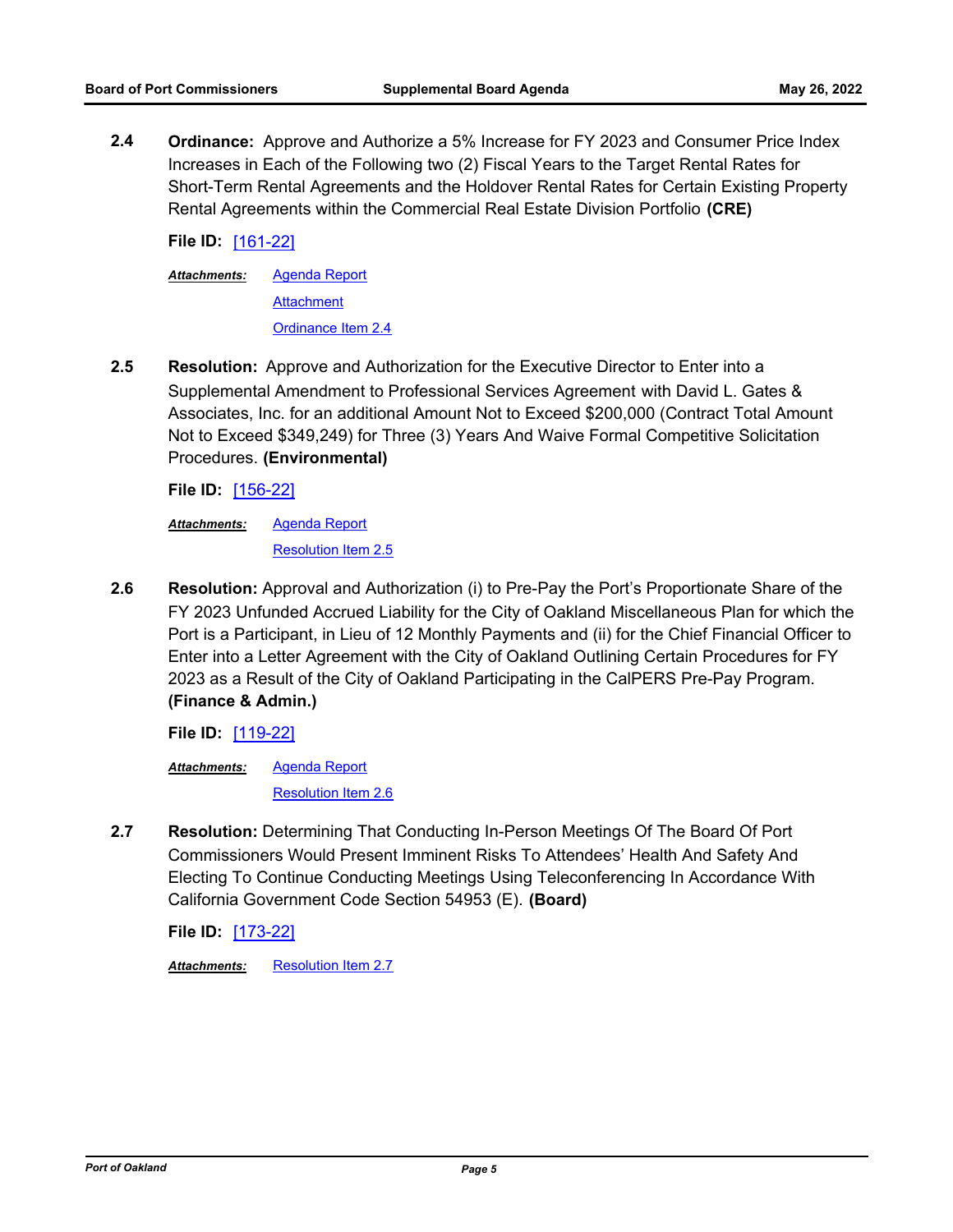**2.8 Ordinance:** An Ordinance Adopting A Procedure To Allow Members Of The Public To Effectuate Electronic Service Of Process Of Certain Claims And Actions In Accordance With SB 1473 **(Board)**

**File ID:** [\[157-22\]](http://portofoakland.legistar.com/gateway.aspx?m=l&id=/matter.aspx?key=4519)

[Agenda Report](http://portofoakland.legistar.com/gateway.aspx?M=F&ID=07f37bbe-33c7-46c7-b810-f2b3653ad852.docx) *Attachments:*

[Ordinance Item 2.8](http://portofoakland.legistar.com/gateway.aspx?M=F&ID=473c893b-5eea-431b-8d33-479f1c9c0034.pdf)

**2.9 Building Permit:** for Customs and Border Protection Upgrades to RPM Equipment at SSA, 1717 Middle Harbor Road, Berths 55-59 **(Environmental/Maritime)**

**File ID:** [\[145-22\]](http://portofoakland.legistar.com/gateway.aspx?m=l&id=/matter.aspx?key=4507)

**[Building Permit](http://portofoakland.legistar.com/gateway.aspx?M=F&ID=7f1898ad-6bee-4b52-9737-c196dba9cba0.pdf)** *Attachments:*

[Resolution Item 2.9](http://portofoakland.legistar.com/gateway.aspx?M=F&ID=d069d4f6-f41a-4201-a580-42e8e5a2e664.pdf)

**2.10 Minutes:** Approval of the Minutes of the Regular Meeting of April 24, 2022. **(Board)**

**File ID:** [\[174-22\]](http://portofoakland.legistar.com/gateway.aspx?m=l&id=/matter.aspx?key=4536)

*Attachments:* [April 28, 2022 Minutes](http://portofoakland.legistar.com/gateway.aspx?M=F&ID=ffbf2055-7bd6-47a7-b900-24fb5752a0a2.pdf)

# **3. MAJOR PROJECTS**

*This segment of the meeting is reserved for action and discussions regarding the status of Major Projects and issues of special importance.*

#### **4. BUDGET & FINANCE**

*This segment of the meeting is reserved for action or discussion regarding the status of Budget and Finance issues.*

# **5. STRATEGY & POLICY**

*This segment of the meeting is reserved for action or discussion on Strategy and Policy Issues.*

# **6. REMAINING ACTION ITEMS**

*Remaining Action Items are items not previously addressed in this Agenda that may require staff presentation and/or discussion and information prior to action by the Board.*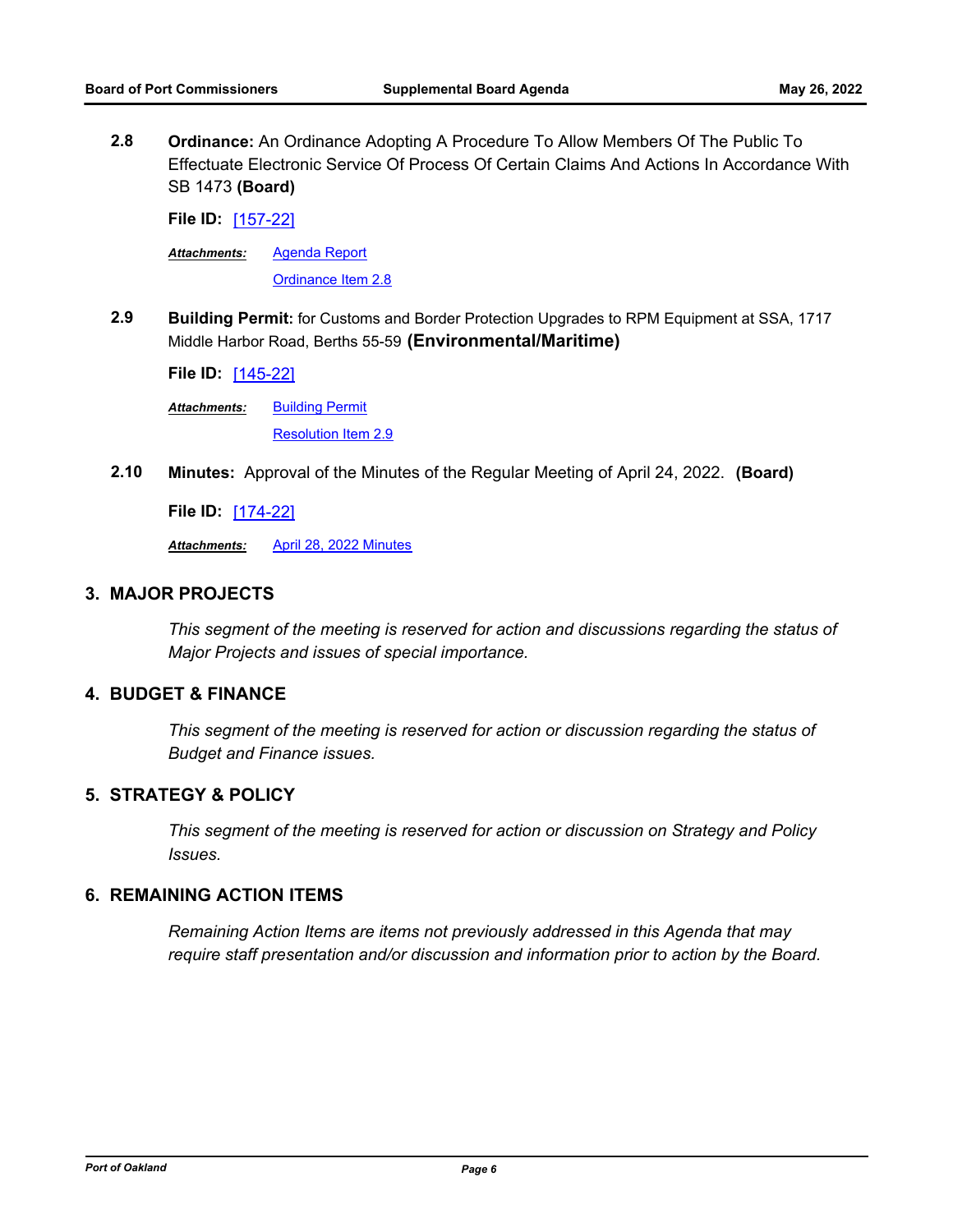**6.1 Resolution:** Approve and Authorize the Executive Director to Execute a Second Supplemental Agreement to the Sponsorship Agreement with Cal Bears Sports Properties, LLC to Extend the Term by Five Years (through FY2027) to Include Additional Post Season Playoff Opportunities in an Amount Not to Exceed \$775,000 For the Five-Year Extension. **(Aviation)**

**File ID:** [\[139-22\]](http://portofoakland.legistar.com/gateway.aspx?m=l&id=/matter.aspx?key=4501)

[Agenda Report](http://portofoakland.legistar.com/gateway.aspx?M=F&ID=a2676ec3-fee2-44cb-b7d1-78dcecfe7e9a.docx) *Attachments:*

[Resolution Item 6.1](http://portofoakland.legistar.com/gateway.aspx?M=F&ID=8624cf0d-7fae-40f0-93d1-365f8b661bb6.pdf)

**6.2 Resolution:** Approve and Authorize the Executive Director to Execute Professional Services Agreements with WJ Advisors LLC and Ricondo and Associates, Inc. To Provide Strategic, Financial and Business Planning Services for Five Years in an Amount Not to Exceed \$2,000,000. **(Aviation)**

**File ID:** [\[162-22\]](http://portofoakland.legistar.com/gateway.aspx?m=l&id=/matter.aspx?key=4524)

[Agenda Report](http://portofoakland.legistar.com/gateway.aspx?M=F&ID=7bf47655-91da-4c9c-8bfb-76d6986b4517.docx) *Attachments:*

[Resolution Item 6.2](http://portofoakland.legistar.com/gateway.aspx?M=F&ID=ac6907dd-4e1d-4406-b71a-8bb94a0bdcbc.pdf)

**6.3 Ordinance:** Approve and Authorize the Executive Director to Execute a License and Concession Agreement with Hanwen Investment Inc, a California Corporation, Doing Business as Dragon Gate Oakland, for the Premises Located at 1 Franklin Street, Oakland, for a Term of Ten (10) Years, With One (1) Five-Year Option to Extend, for an Initial Minimum Monthly Rent of \$15,745.50. **(CRE)**

**File ID:** [\[163-22\]](http://portofoakland.legistar.com/gateway.aspx?m=l&id=/matter.aspx?key=4525)

[Agenda Report](http://portofoakland.legistar.com/gateway.aspx?M=F&ID=30138ae2-5dc3-4114-a109-0b39c042d09c.docx) [Ordinance Item 6.3](http://portofoakland.legistar.com/gateway.aspx?M=F&ID=c6e2e3d3-c27e-4a0b-b050-c8fb64ddb880.pdf) *Attachments:*

**6.4 Resolution:** Approve and Authorize the Executive Director to Execute Three Professional Services Agreements for On-Call Stormwater Compliance, Planning, and Support Services for a Total Combined Amount Not to Exceed \$1,500,000, for a Five (5)-Year Contract Term. **(Environmental)**

**File ID:** [\[164-22\]](http://portofoakland.legistar.com/gateway.aspx?m=l&id=/matter.aspx?key=4526)

[Agenda Report](http://portofoakland.legistar.com/gateway.aspx?M=F&ID=adfb8100-5a0a-42fa-a3c8-f1a22ce46d08.docx) *Attachments:*

[Resolution Item 6.4](http://portofoakland.legistar.com/gateway.aspx?M=F&ID=16f0d4bb-60f0-4409-baff-21c0b7cb6b3c.pdf)

#### **7. UPDATES/ANNOUNCEMENTS**

*The President, Members of the Board and the Executive Director will report on noteworthy events occurring since the last Board Meeting.*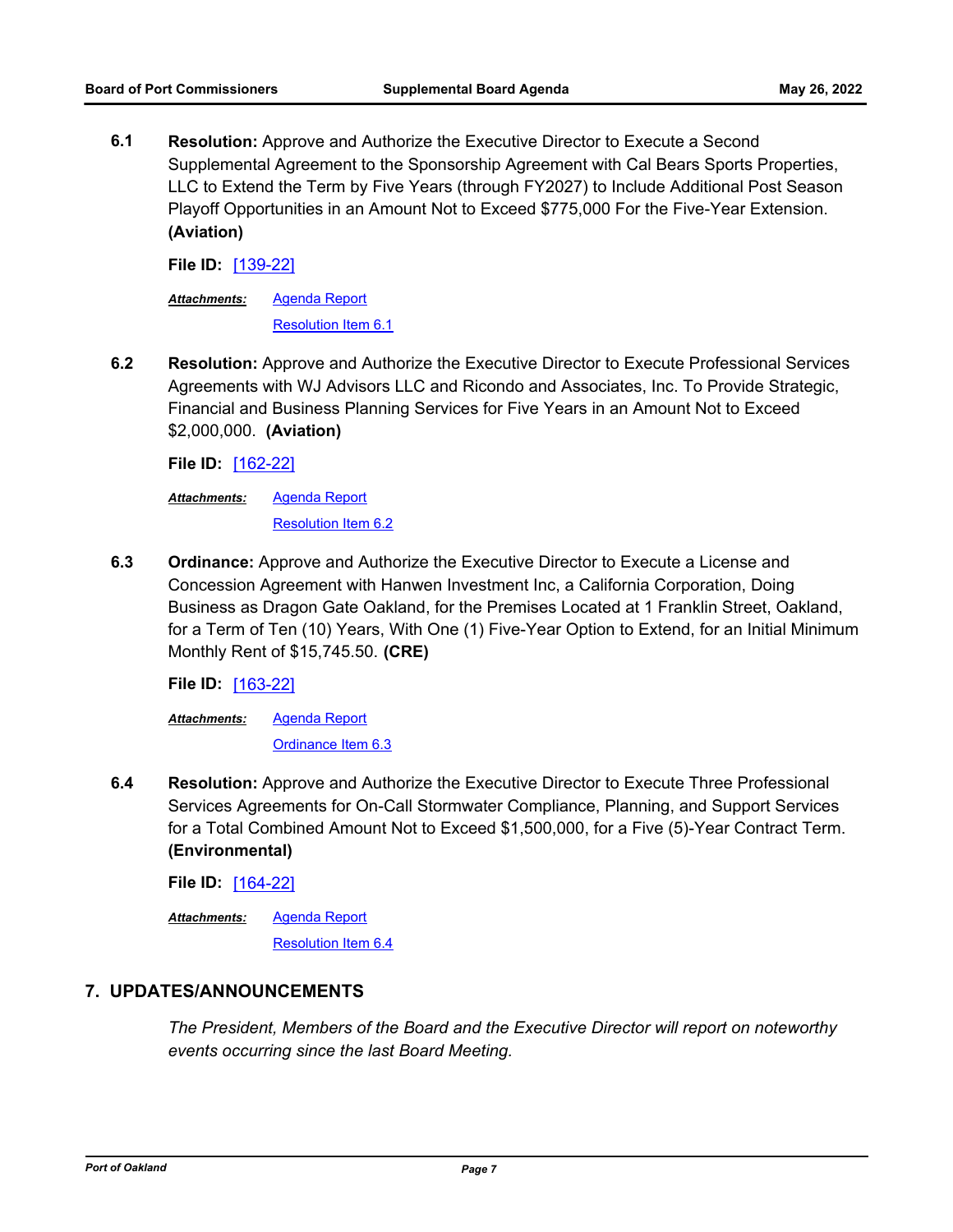#### **8. SCHEDULING**

*This segment of the meeting is reserved for scheduling items for future Agendas and/or scheduling Special Meetings*

# **OPEN FORUM**

*The Board will receive public comment on non-agenda items during this time.*

# **ADJOURNMENT**

*The next Special Meeting of the Board will be held on June 16, 2022.*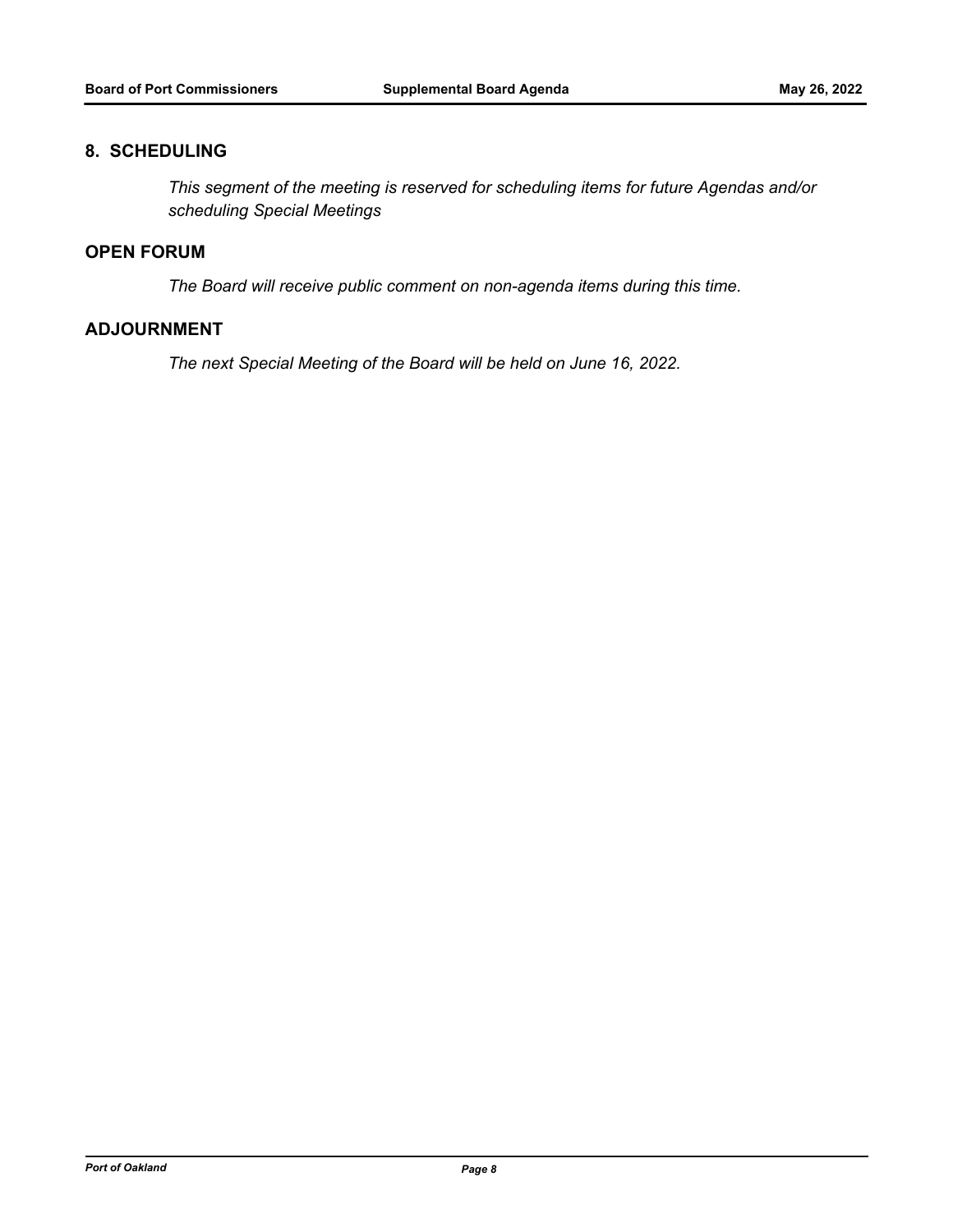# **PUBLIC PARTICIPATION**

#### **To Speak on an Agenda Item**

You may speak on any item appearing on the Agenda. Please fill out a Speaker's Card and give it to the Board Secretary *before the start of the meeting* or immediately after conclusion of Closed Session. Cards received after the start of the meeting will be treated as a single request to speak in Open Forum. All speakers will be allotted a minimum of one minute.

#### **To Receive Agendas & Related Materials**

Should you have questions or concerns regarding this Agenda, or wish to review any of the Agenda Related Materials, please contact the Board Secretary, Daria Edgerly, at: (510) 627-1337, or visit our web page at: **www.portofoakland.com**

To receive Port Agendas and Agenda Related Materials by email, please email your request to: **dedgerly@portoakland.com**

#### **Disability Related Modifications**

Any person who requires a disability-related modification or accommodation, including auxiliary aids or services, in order to participate in the meeting, may submit a written request, electronic request, or telephone request [via the California Relay Service (telephone) for the hearing impaired at (800) 735-2922], to the Secretary of the Board *no later than five working days* prior to the scheduled meeting date.

> Daria Edgerly, Secretary of the Board 530 Water Street, Oakland, CA 94607 **dedgerly@portoakland.com** (510) 627-1337

#### **Language & Interpretive Services**

As a grantee of federal aid grant funds from the US Department of Transportation, the Port is responsible for ensuring equal access to its programs, services, and benefits. To request bilingual interpreters or materials in alternate formats, please contact the Secretary of the Board *no later than five working days* prior to the scheduled meeting date.

> Daria Edgerly, Secretary of the Board 530 Water Street, Oakland, CA 94607 **dedgerly@portoakland.com** (510) 627-1337